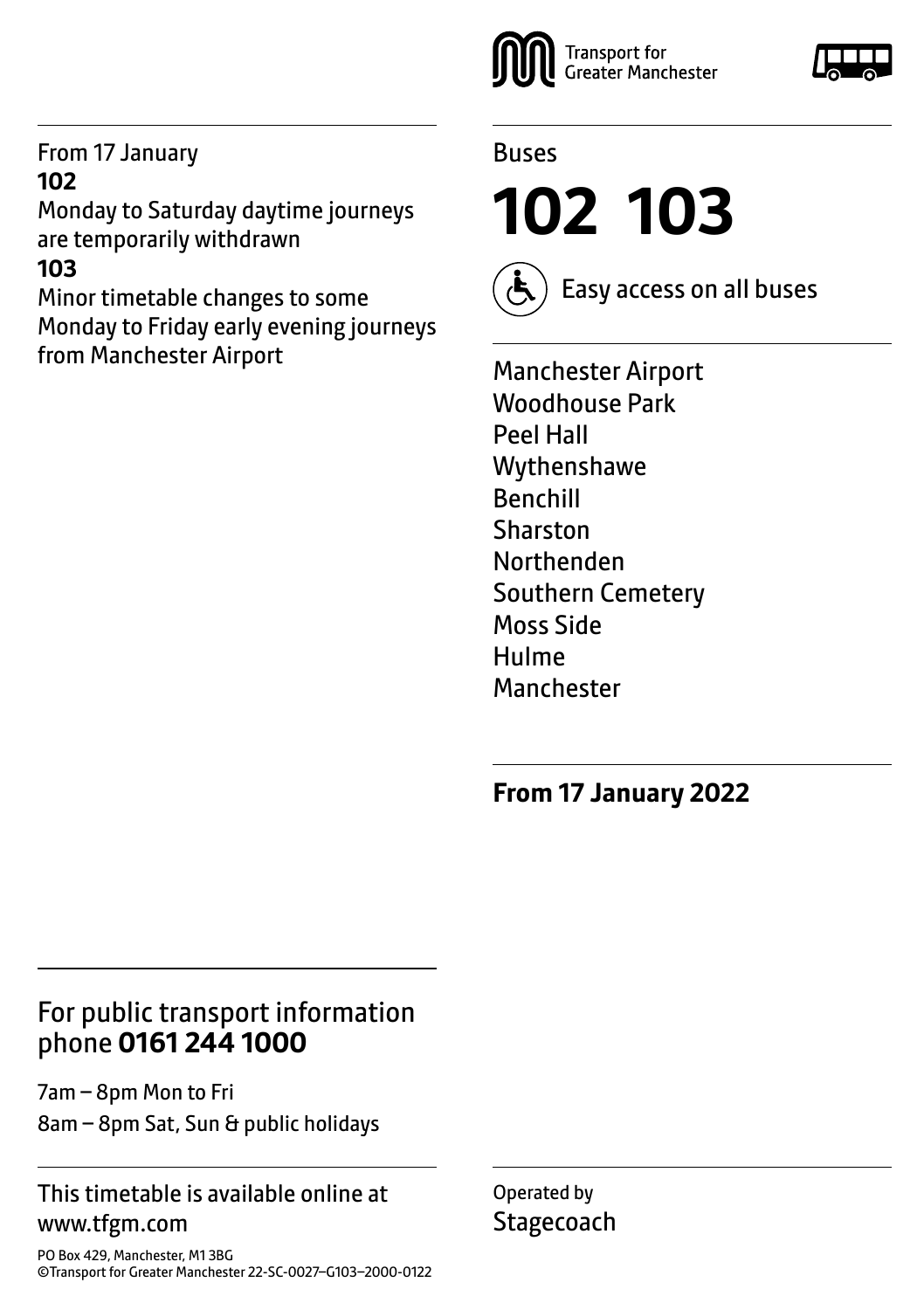# Additional information

# Alternative format

To ask for leaflets to be sent to you, or to request large print, Braille or recorded information phone 0161 244 1000 or visit www.tfgm.com

### Easy access on buses



 Journeys run with low floor buses have no steps at the entrance, making getting on and off easier. Where shown, low floor buses have a ramp for access and a dedicated space for wheelchairs and pushchairs inside the bus. The bus operator will always try to provide easy access services where these services are scheduled to run.

# Using this timetable

Timetables show the direction of travel, bus numbers and the days of the week. Main stops on the route are listed on the left. Where no time is shown against a particular stop, the bus does not stop there on that journey. Check any letters which are shown in the timetable against the key at the bottom of the page.

# Where to find information about service changes

www.tfgm.com Bus station posters Leaflets from outlets.

# Tickets and information

Bus companies offer a range of tickets for use on their own buses. For travel on any service in the County, use System One tickets, including DaySaver. Travelshops provide tickets, information and journey planning advice on buses, trains and trams for work and pleasure.

# Using the 24 hour clock

Times are shown in four figures. The first two are the hour and the last two are the minutes.

0753 is 53 minutes past 7am 1953 is 53 minutes past 7pm



# Operator details

**Stagecoach** Head Office Hyde Road Ardwick **Manchester** M12 6JS Telephone 0161 273 3377

#### **Travelshops**

#### **Manchester Shudehill Interchange**

Mon to Sat 7am to 6pm Sunday Closed Public hols 10am to 1.45pm and 2.30pm to 5.30pm

#### **Wythenshawe Interchange**

Mon to Fri 7am to 5.30pm Sat 8.30am to 1.15pm and 2pm to 4pm Sunday\* Closed \*Including public holidays

Printed on coated recycled paper made using 50% recycled fibre from post consumer sources and 50% virgin fibre from sustainable forests.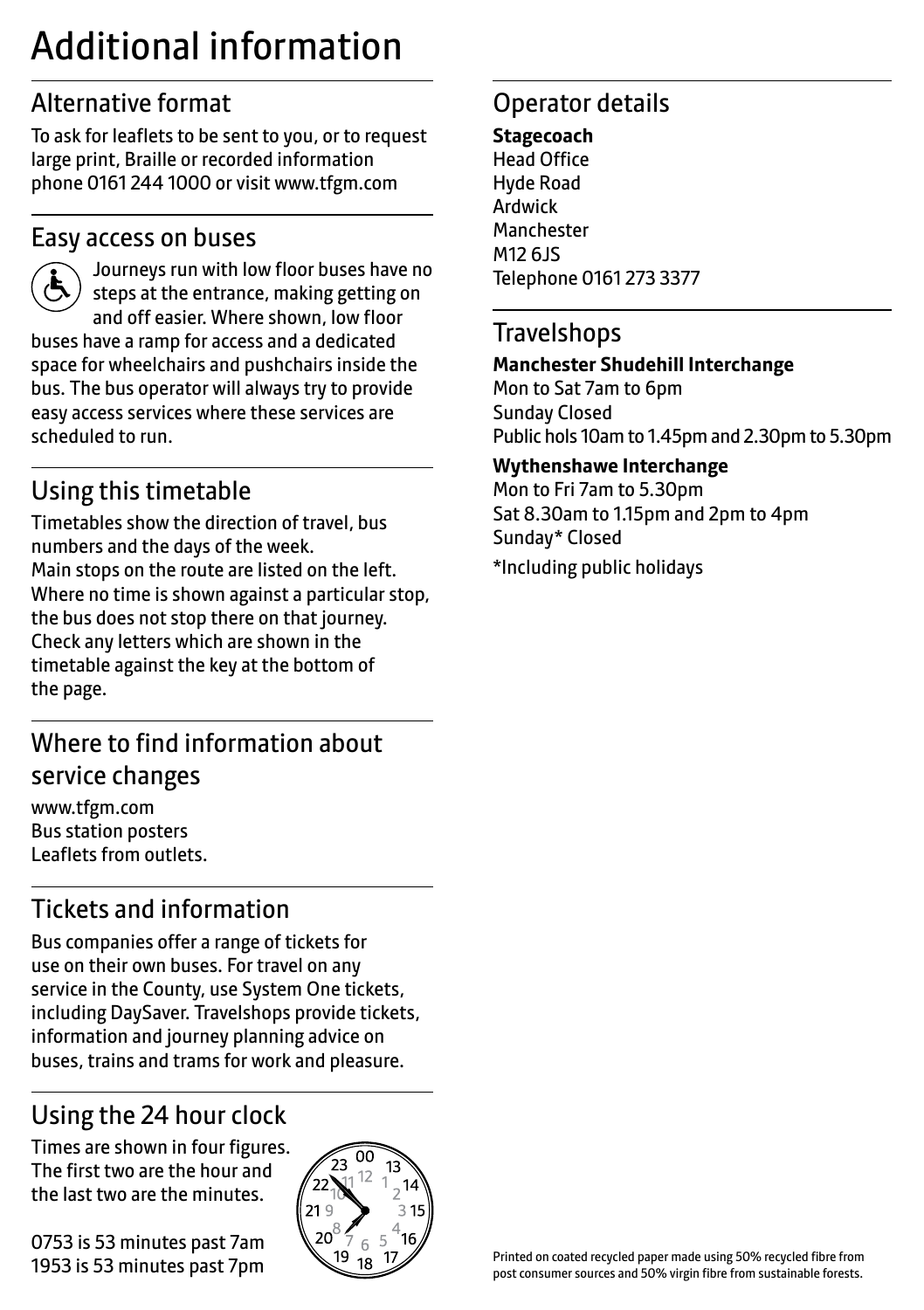# Manchester Airport — Peel Hall — Wythenshawe — Moss Side — Manchester 103

#### Mondays to Fridays

|                                       | 103  | 103                                                                         | 103 | 103       | 103 | 103                 | 103       | 103                 | 103  | 103            | 103 |      | 103  | 103       | 103  | 103  | 103  | 103                 | 103    |
|---------------------------------------|------|-----------------------------------------------------------------------------|-----|-----------|-----|---------------------|-----------|---------------------|------|----------------|-----|------|------|-----------|------|------|------|---------------------|--------|
| Manchester Airport, Interchange       |      |                                                                             |     | 0602 0621 |     | 0637                |           | 0704 0739           |      | 0809 0843 0913 |     |      | 1343 | 1413      | 1443 | 1513 | 1548 | 1623                | 1658   |
| Wythenshawe, Interchange arr          |      |                                                                             |     |           |     | 0618 0638 0654 0724 |           | 0800 0830 0901 0931 |      |                |     | and  | 1401 | 1431      | 1501 | 1531 | 1606 | 1641 1716           |        |
| Wythenshawe, Interchange dep          |      | 0446 0542 0602 0624 0639 0656 0726 0802 0831 0902 0932 every 1402 1432 1503 |     |           |     |                     |           |                     |      |                |     |      |      |           |      | 1534 |      | 1609 1644 1719      |        |
| Sharston, Altrincham Road             |      | 0459 0555 0615 0637 0654 0713 0743 0820 0849 0919 0944 30                   |     |           |     |                     |           |                     |      |                |     |      | 1414 | 1445 1516 |      |      |      | 1548 1623 1658 1733 |        |
| Northenden, Britannia Hotel           |      | 0504 0600 0620 0642 0707 0729 0759 0834 0902 0928 0951                      |     |           |     |                     |           |                     |      |                |     | mins | 1421 | 1454      | 1525 | 1557 | 1631 | 1705 1740           |        |
| Southern Cemetery                     |      | 0508 0604 0624 0646 0716 0739 0809 0844 0910 0936 0959 until                |     |           |     |                     |           |                     |      |                |     |      | 1429 | 1502      | 1533 | 1605 | 1639 | 1713                | - 1748 |
| Moss Side, Bowes Street               | 0516 | 0612 0632 0654 0729                                                         |     |           |     | 0758                | 0828      | 0858 0918 0944 1007 |      |                |     |      | 1437 | 1511      | 1542 | 1614 | 1648 | 1722                | - 1757 |
| <b>Manchester, Piccadilly Gardens</b> | 0530 | 0626 0646 0708 0745 0815                                                    |     |           |     |                     | 0845 0915 |                     | 0935 | 1001 1024      |     |      | 1454 | 1529      | 1600 | 1632 | 1706 | 1740 1815           |        |

|                                 |      |        |           |      |        | M              | M    | M                             |           | M    |  |
|---------------------------------|------|--------|-----------|------|--------|----------------|------|-------------------------------|-----------|------|--|
|                                 | 103  | 103    | 103       | 103  | 103    | 103            | 103  | 103                           | 103       | 103  |  |
| Manchester Airport, Interchange | 1728 | 1758   | 1823      | 1853 | 1923   | 2009           | 2109 | 2209                          | 2309      | 0009 |  |
| Wythenshawe, Interchange arr    | 1746 | 1816   | 1841      | 1910 | 1940   | 2023           | 2123 | 2223                          | 2323      | 0023 |  |
| Wythenshawe, Interchange dep    | 1749 | 1819   | 1843      | 1911 | 1941   | 2024           | 2124 | 2224                          | 2324      | 0024 |  |
| Sharston, Altrincham Road       | 1803 | 1833   | 1857      | 1925 | 1953   | 2037           | 2137 | 2237                          | 2337      | 0037 |  |
| Northenden, Britannia Hotel     | 1810 | 1840   | 1904      | 1932 |        |                |      | 1958 2042 2142 2242 2342 0042 |           |      |  |
| <b>Southern Cemetery</b>        | 1817 |        | 1846 1910 | 1938 |        | 2004 2047 2147 |      | 2247                          | 2347      | 0047 |  |
| Moss Side, Bowes Street         | 1826 | 1855   | 1919      | 1945 | - 2011 | 2054           | 2152 | 2252                          | 2352 0052 |      |  |
| Manchester, Piccadilly Gardens  | 1843 | - 1911 | 1935      | 2001 | 2027   | 2108           | 2208 | 2308                          | 0008 0108 |      |  |

#### **Saturdays**

|                                 |      |      |           |                                    |      |      |           |      |       |      |      |      |      |           | M    |       | M    |
|---------------------------------|------|------|-----------|------------------------------------|------|------|-----------|------|-------|------|------|------|------|-----------|------|-------|------|
|                                 | 103  | 103  | 103       | 103                                | 103  | 103  | 103       | 103  |       | 103  | 103  | 103  | 103  | 103       | 103  |       | 103  |
| Manchester Airport, Interchange |      |      |           | 0558 0658 0743                     | 0813 |      | 0843 0913 | 0943 |       | 1743 | 1813 | 1843 | 1913 | 1943      | 2009 |       | 0009 |
| Wythenshawe, Interchange arr    |      | 0613 | 0713      | 0758                               | 0828 | 0858 | 0930      | 1001 | and   | 1801 | 1830 | 1900 | 1930 | 1959      | 2023 |       | 0023 |
| Wythenshawe, Interchange dep    | 0514 | 0614 | 0714      | 0800 0830 0900 0931                |      |      |           | 1002 | every | 1802 | 1833 | 1902 | 1932 | 2001      | 2024 | and   | 0024 |
| Sharston, Altrincham Road       | 0525 |      |           | 0625 0725 0812 0842 0912 0943 1014 |      |      |           |      | 30    | 1814 | 1845 | 1914 | 1944 | 2013      | 2037 | every | 0037 |
| Northenden, Britannia Hotel     | 0532 |      | 0632 0732 | 0819 0849 0919                     |      |      | 0950      | 1021 | mins  | 1821 | 1852 | 1920 | 1950 | 2019      | 2042 | hour  | 0042 |
| Southern Cemetery               | 0537 | 0637 | 0737      | 0825 0855                          |      | 0927 | 0958      | 1029 | until | 1829 | 1900 | 1925 | 1955 | 2024      | 2047 | until | 0047 |
| Moss Side, Bowes Street         |      |      |           | 0545 0645 0745 0833 0903           |      | 0935 | 1006      | 1037 |       | 1837 | 1908 | 1933 | 2003 | 2032 2054 |      |       | 0054 |
| Manchester, Piccadilly Gardens  | 0558 |      |           | 0658 0758 0848 0918                |      | 0952 | 1023      | 1054 |       | 1854 | 1923 | 1947 | 2017 | 2046 2108 |      |       | 0108 |

Bus 102 does not run on Mondays to Saturdays

M – Journey provided with the financial support of Transport for Greater Manchester

& - All bus 103 journeys are run using easy access buses. See inside front cover of this leaflet for details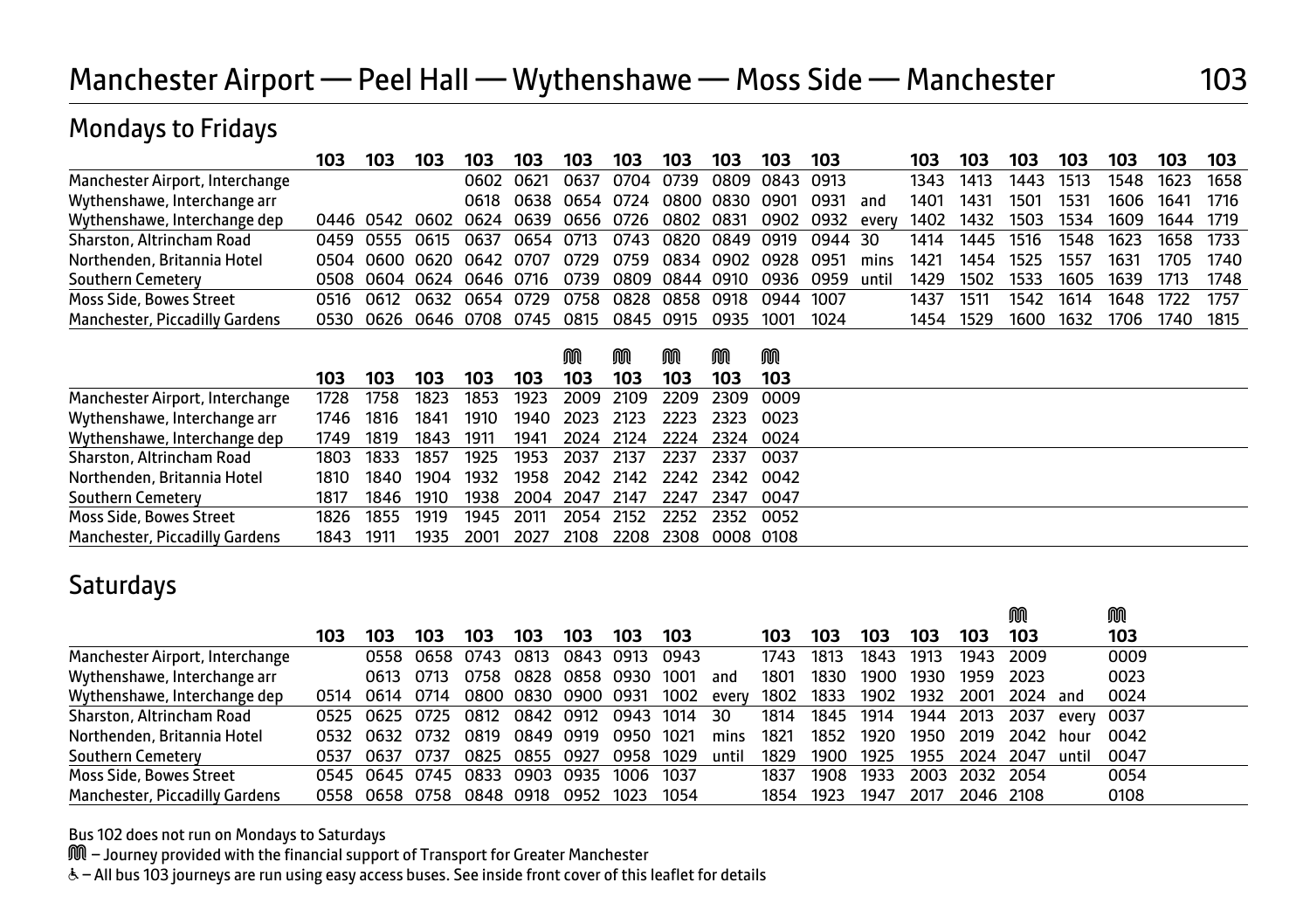## Sundays and public holidays (except Christmas and New Year period)

|                                 |      |           |      |      |      |      |     |     |       |      |      |      |      |      |      |      | M    | ⋒    | M    |
|---------------------------------|------|-----------|------|------|------|------|-----|-----|-------|------|------|------|------|------|------|------|------|------|------|
|                                 | 103  | 103       | 103  | 103  | 102  |      | 103 | 102 |       | 103  | 102  | 103  | 103  | 103  | 103  | 103  | 103  | 103  | 103  |
| Manchester Airport, Interchange | 0559 | 0659      | 0722 | 0822 |      |      | 22  |     |       | 1422 |      | 1522 | 1622 | 1722 | 1822 | 1922 | 2022 | 2109 | 2209 |
| Wythenshawe, Interchange arr    | 0614 | 0714      | 0738 | 0838 |      |      | 38  |     | mins  | 1438 |      | 1538 | 1638 | 1737 | 1837 | 1937 | 2036 | 2123 | 2223 |
| Wythenshawe, Interchange dep    | 0616 | 0716      | 0740 | 0840 |      | then | 40  |     | past  | 1440 |      | 1540 | 1640 | 1739 | 1839 | 1938 | 2037 | 2124 | 2224 |
| Sharston, Altrincham Road       | 0627 | 0727      | 0753 | 0853 |      | at   | 53  |     | each  | 1453 |      | 1553 | 1653 | 1752 | 1852 | 1951 | 2050 | 2137 | 2237 |
| Northenden, Britannia Hotel     | 0631 | 0731      | 0757 | 0900 |      |      | 00  |     | hour  | 1500 |      | 1600 | 1658 | 1757 | 1857 | 1956 | 2055 | 2142 | 2242 |
| Southern Cemetery               | 0636 | 0736      | 0802 | 0905 | 0935 |      | 05  | 35  | until | 1505 | 1538 | 1605 | 1703 | 1802 | 1902 | 2001 | 2100 | 2147 | 2247 |
| Moss Side, Bowes Street         | 0643 | 0743      | 0809 | 0913 | 0943 |      | 13  | 43  |       | 1513 | 1545 | 1613 | 1710 | 1809 | 1909 | 2008 | 2107 | 2154 | 2254 |
| Manchester, Piccadilly Gardens  | 0657 | 0757      | 0823 | 0929 | 0959 |      | 29  | 59  |       | 1529 | 1559 | 1629 | 1724 | 1823 | 1923 | 2022 | 2121 | 2208 | 2308 |
|                                 |      |           |      |      |      |      |     |     |       |      |      |      |      |      |      |      |      |      |      |
|                                 | M    | M         |      |      |      |      |     |     |       |      |      |      |      |      |      |      |      |      |      |
|                                 | 103  | 103       |      |      |      |      |     |     |       |      |      |      |      |      |      |      |      |      |      |
| Manchester Airport, Interchange | 2309 | 0009      |      |      |      |      |     |     |       |      |      |      |      |      |      |      |      |      |      |
| Wythenshawe, Interchange arr    | 2323 | 0023      |      |      |      |      |     |     |       |      |      |      |      |      |      |      |      |      |      |
| Wythenshawe, Interchange dep    | 2324 | 0024      |      |      |      |      |     |     |       |      |      |      |      |      |      |      |      |      |      |
| Sharston, Altrincham Road       | 2337 | 0037      |      |      |      |      |     |     |       |      |      |      |      |      |      |      |      |      |      |
| Northenden, Britannia Hotel     | 2342 | 0042      |      |      |      |      |     |     |       |      |      |      |      |      |      |      |      |      |      |
| <b>Southern Cemetery</b>        | 2347 | 0047      |      |      |      |      |     |     |       |      |      |      |      |      |      |      |      |      |      |
| Moss Side, Bowes Street         | 2354 | 0054      |      |      |      |      |     |     |       |      |      |      |      |      |      |      |      |      |      |
| Manchester, Piccadilly Gardens  |      | 0008 0108 |      |      |      |      |     |     |       |      |      |      |      |      |      |      |      |      |      |

For details of buses during the Christmas and New Year period, please phone 0161 244 1000

M – Journey provided with the financial support of Transport for Greater Manchester

Ī

W– All bus 102 and 103 journeys are run using easy access buses. See inside front cover of this leaflet for details

**Summer times:** between mid July and early September, some timetables will be different. Check www.tfgm.com for details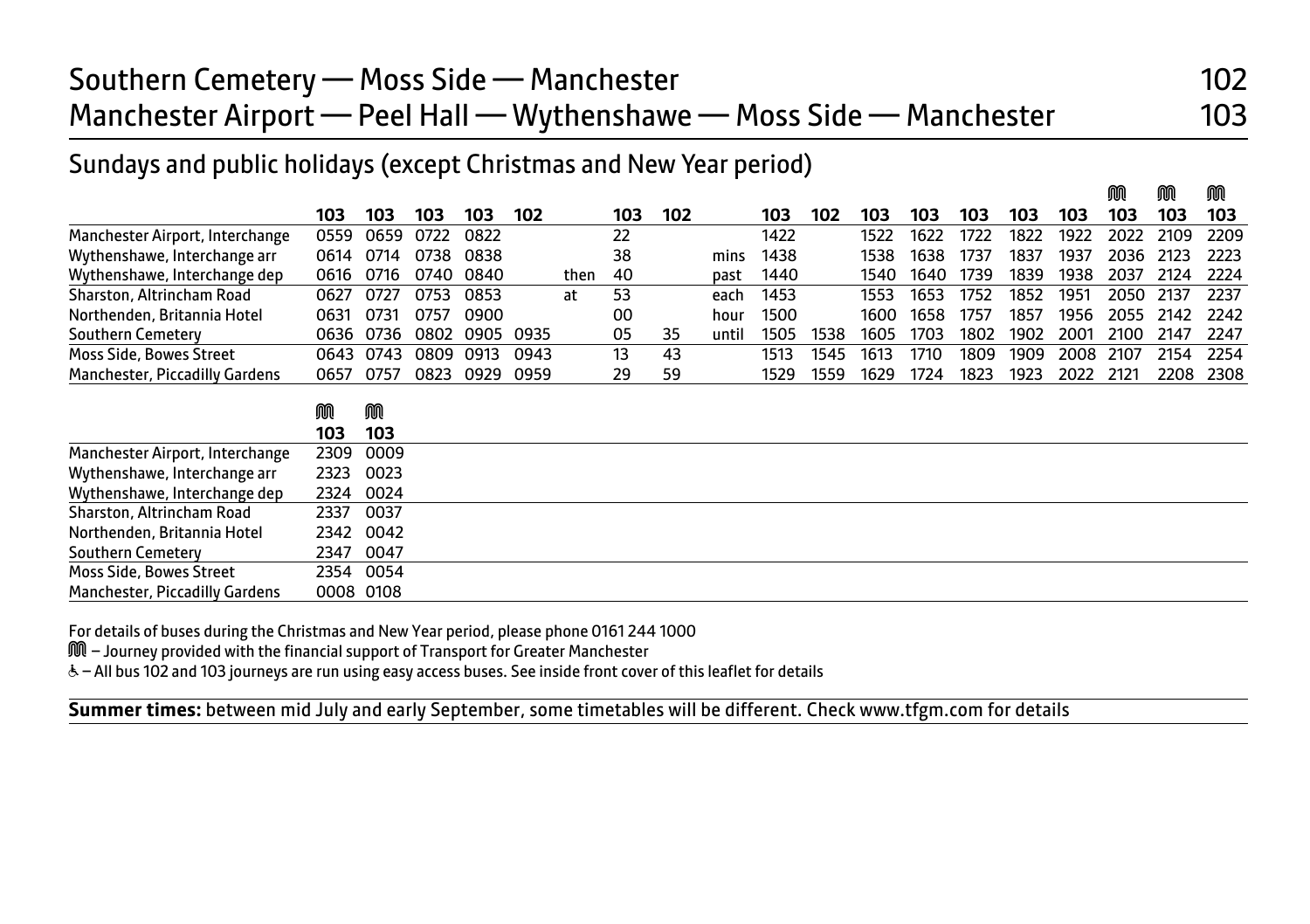| Pionuays to Filuays             |      |      |           |      |      |      |      |      |      |      |      |      |      |       |      |      |      |      |      |
|---------------------------------|------|------|-----------|------|------|------|------|------|------|------|------|------|------|-------|------|------|------|------|------|
|                                 | 103  | 103  | 103       | 103  | 103  | 103  | 103  | 103  | 103  | 103  | 103  | 103  | 103  |       | 103  | 103  | 103  | 103  | 103  |
| Manchester, Piccadilly Gardens  | 0250 | 0350 | 0445 0515 |      |      | 0555 | 0635 | 0715 | 0755 | 0815 | 0852 | 0925 | 0955 |       | 1255 | 1325 | 1355 | 1425 | 1455 |
| Moss Side, Bowes Street         | 0302 | 0402 | 0457      | 0529 |      | 0609 | 0653 | 0733 | 0814 | 0834 | 0911 | 0944 | 1014 | and   | 1314 | 1344 | 1414 | 1444 | 1514 |
| Southern Cemetery               | 0308 | 0408 | 0503      | 0535 |      | 0615 | 0703 | 0743 | 0825 | 0845 | 0921 | 0953 | 1023 | every | 1323 | 1353 | 1423 | 1453 | 1523 |
| Northenden, Britannia Hotel     | 0312 | 0412 | 0507      | 0540 |      | 0620 | 0710 | 0750 | 0832 | 0852 | 0927 | 0959 | 1029 | 30    | 1329 | 1359 | 1429 | 1459 | 1532 |
| Altrincham Road/Sharston Green  | 0318 | 0418 | 0513      | 0547 |      | 0627 | 0721 | 0801 | 0841 | 0901 | 0935 | 1007 | 1036 | mins  | 1336 | 1406 | 1436 | 1508 | 1543 |
| Wythenshawe, Interchange arr    | 0327 | 0427 | 0524      | 0558 |      | 0639 | 0733 | 0813 | 0851 | 0911 | 0945 | 1017 | 1046 | until | 1346 | 1416 | 1446 | 1518 | 1555 |
| Wythenshawe, Interchange dep    | 0328 | 0428 | 0527      | 0600 | 0623 | 0640 | 0735 | 0815 | 0851 | 0913 | 0946 | 1018 | 1047 |       | 1347 | 1419 | 1449 | 1521 | 1558 |
| Manchester Airport, Interchange | 0339 | 0439 | 0538      | 0611 | 0638 | 0655 | 0752 | 0832 | 0907 | 0929 | 1001 | 1033 | 1102 |       | 1402 | 1434 | 1506 | 1539 | 1616 |
|                                 |      |      |           |      |      |      |      |      |      |      |      |      |      |       |      |      |      |      |      |
|                                 |      |      |           |      |      |      |      |      |      | M    | M    | M    | M    |       |      |      |      |      |      |
|                                 | 103  | 103  | 103       | 103  | 103  | 103  | 103  | 103  | 103  | 103  | 103  | 103  | 103  |       |      |      |      |      |      |
| Manchester, Piccadilly Gardens  | 1525 | 1555 | 1625      | 1655 | 1725 | 1755 | 1828 | 1905 | 2005 | 2105 | 2205 | 2305 | 0005 |       |      |      |      |      |      |
| Moss Side, Bowes Street         | 1547 | 1618 | 1648      | 1718 | 1748 | 1818 | 1847 | 1921 | 2019 | 2119 | 2219 | 2319 | 0019 |       |      |      |      |      |      |
| Southern Cemetery               | 1559 | 1630 | 1701      | 1731 | 1801 | 1830 | 1859 | 1929 | 2026 | 2126 | 2226 | 2326 | 0026 |       |      |      |      |      |      |
| Northenden, Britannia Hotel     | 1606 | 1637 | 1708      | 1738 | 1808 | 1837 | 1903 | 1934 | 2031 | 2131 | 2231 | 2331 | 0031 |       |      |      |      |      |      |
| Altrincham Road/Sharston Green  | 1617 | 1648 | 1719      | 1747 | 1817 | 1845 | 1911 | 1941 | 2037 | 2137 | 2237 | 2337 | 0037 |       |      |      |      |      |      |
| Wythenshawe, Interchange arr    | 1629 | 1700 | 1731      | 1758 | 1828 | 1856 | 1922 | 1952 | 2048 | 2148 | 2248 | 2348 | 0048 |       |      |      |      |      |      |
| Wythenshawe, Interchange dep    | 1632 | 1703 | 1734      | 1759 | 1829 | 1857 | 1922 | 1953 | 2049 | 2149 | 2249 | 2349 |      |       |      |      |      |      |      |
| Manchester Airport, Interchange | 1651 | 1722 | 1752      | 1814 | 1844 | 1912 | 1937 | 2007 | 2100 | 2200 | 2300 | 0000 |      |       |      |      |      |      |      |

Bus 102 does not run on Mondays to Fridays

Mondays to Fridays

M – Journey provided with the financial support of Transport for Greater Manchester

W– All bus 103 journeys are run using easy access buses. See inside front cover of this leaflet for details

 $\overline{a}$ **Summer times:** between mid July and early September, some timetables will be different. Check www.tfgm.com for details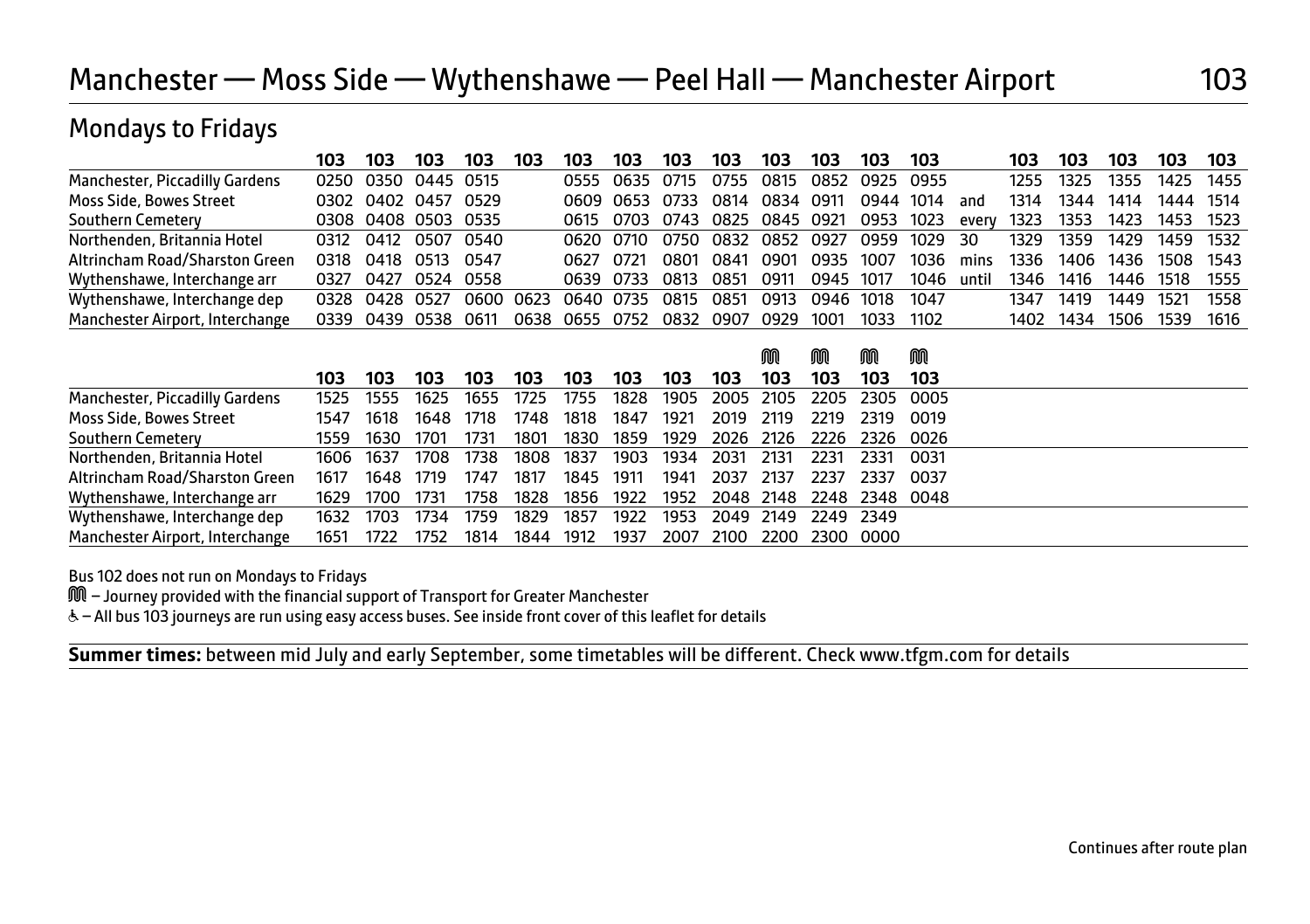

Contains Ordnance Survey data ©Crown copyright and database right 2010 ©0100022610 Transport for Greater Manchester 2020 Transport for Greater Manchester uses reasonable endeavours to check the accuracy of information published and to publish changes to information in a timely manner. In no event will Transport for Greater Manchester be liable for any loss that may arise from this information being inaccurate.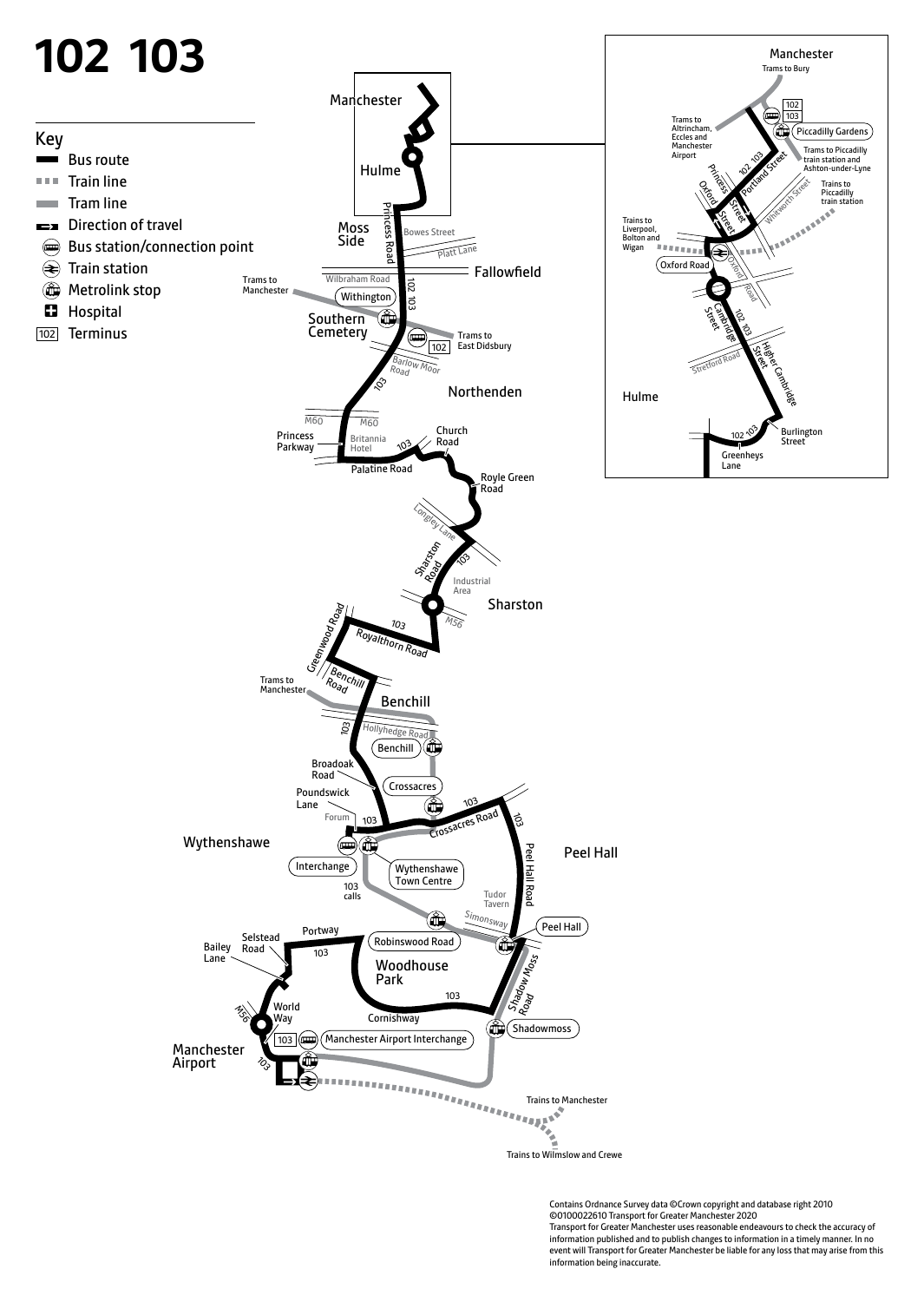M

# **Saturdays**

|                                       | 103      | 103      | 103      | 103  | 103  | 103  | 103  | 103  | 103  | 103  | 103  | 103  | 103  |       | 103  | 103  | 103  | 103  | 103  |
|---------------------------------------|----------|----------|----------|------|------|------|------|------|------|------|------|------|------|-------|------|------|------|------|------|
| <b>Manchester, Piccadilly Gardens</b> | 0250     | 0350     | 0450     | 0550 |      | 0645 |      | 0755 | 0825 | 0855 | 0925 | 0955 | 1025 |       | 1755 | 1835 | 1905 | 2005 | 2105 |
| Moss Side, Bowes Street               | 0302     | 0402     | 0502     | 0602 |      | 0656 |      | 0808 | 0838 | 0908 | 0938 | 1013 | 1044 | and   | 1814 | 1854 | 1923 | 2021 | 2119 |
| Southern Cemetery                     | 0308     | 0408     | 0508     | 0608 |      | 0703 |      | 0815 | 0845 | 0915 | 0946 | 1022 | 1053 | every | 1823 | 1903 | 1931 | 2027 | 2126 |
| Northenden, Britannia Hotel           | 0312     | 0412     | 0512     | 0612 |      | 0708 |      | 0820 | 0850 | 0920 | 0951 | 1028 | 1059 | 30    | 1829 | 1909 | 1937 | 2032 | 2131 |
| Altrincham Road/Sharston Green        | 0318     | 0418     | 0518     | 0618 |      | 0714 |      | 0827 | 0857 | 0927 | 0958 | 1035 | 1106 | mins  | 1836 | 1916 | 1944 | 2038 | 2137 |
| Wythenshawe, Interchange arr          | 0327     | 0427     | 0527     | 0627 |      | 0723 |      | 0837 | 0908 | 0938 | 1008 | 1045 | 1116 | until | 1846 | 1926 | 1954 | 2048 | 2148 |
| Wythenshawe, Interchange dep          | 0328     | 0428     | 0528     | 0628 | 0709 | 0723 | 0756 | 0840 | 0913 | 0942 | 1012 | 1046 | 1117 |       | 1847 | 1931 | 1956 | 2050 | 2149 |
| Manchester Airport, Interchange       | 0339     | 0439     | 0539     | 0639 | 0724 | 0738 | 0811 | 0855 | 0928 | 0957 | 1027 | 1101 | 1132 |       | 1902 | 1946 | 2011 | 2105 | 2200 |
|                                       | M<br>103 | M<br>103 | M<br>103 |      |      |      |      |      |      |      |      |      |      |       |      |      |      |      |      |
| Manchester, Piccadilly Gardens        | 2205     | 2305     | 0005     |      |      |      |      |      |      |      |      |      |      |       |      |      |      |      |      |
| Moss Side, Bowes Street               | 2219     | 2319     | 0019     |      |      |      |      |      |      |      |      |      |      |       |      |      |      |      |      |
| Southern Cemeterv                     | 2226     | 2326     | 0026     |      |      |      |      |      |      |      |      |      |      |       |      |      |      |      |      |
| Northenden, Britannia Hotel           | 2231     | 2331     | 0031     |      |      |      |      |      |      |      |      |      |      |       |      |      |      |      |      |
| Altrincham Road/Sharston Green        | 2237     | 2337     | 0037     |      |      |      |      |      |      |      |      |      |      |       |      |      |      |      |      |
| Wythenshawe, Interchange arr          | 2248     | 2348     | 0048     |      |      |      |      |      |      |      |      |      |      |       |      |      |      |      |      |
| Wythenshawe, Interchange dep          | 2249     | 2349     |          |      |      |      |      |      |      |      |      |      |      |       |      |      |      |      |      |
| Manchester Airport, Interchange       | 2300     | 0000     |          |      |      |      |      |      |      |      |      |      |      |       |      |      |      |      |      |